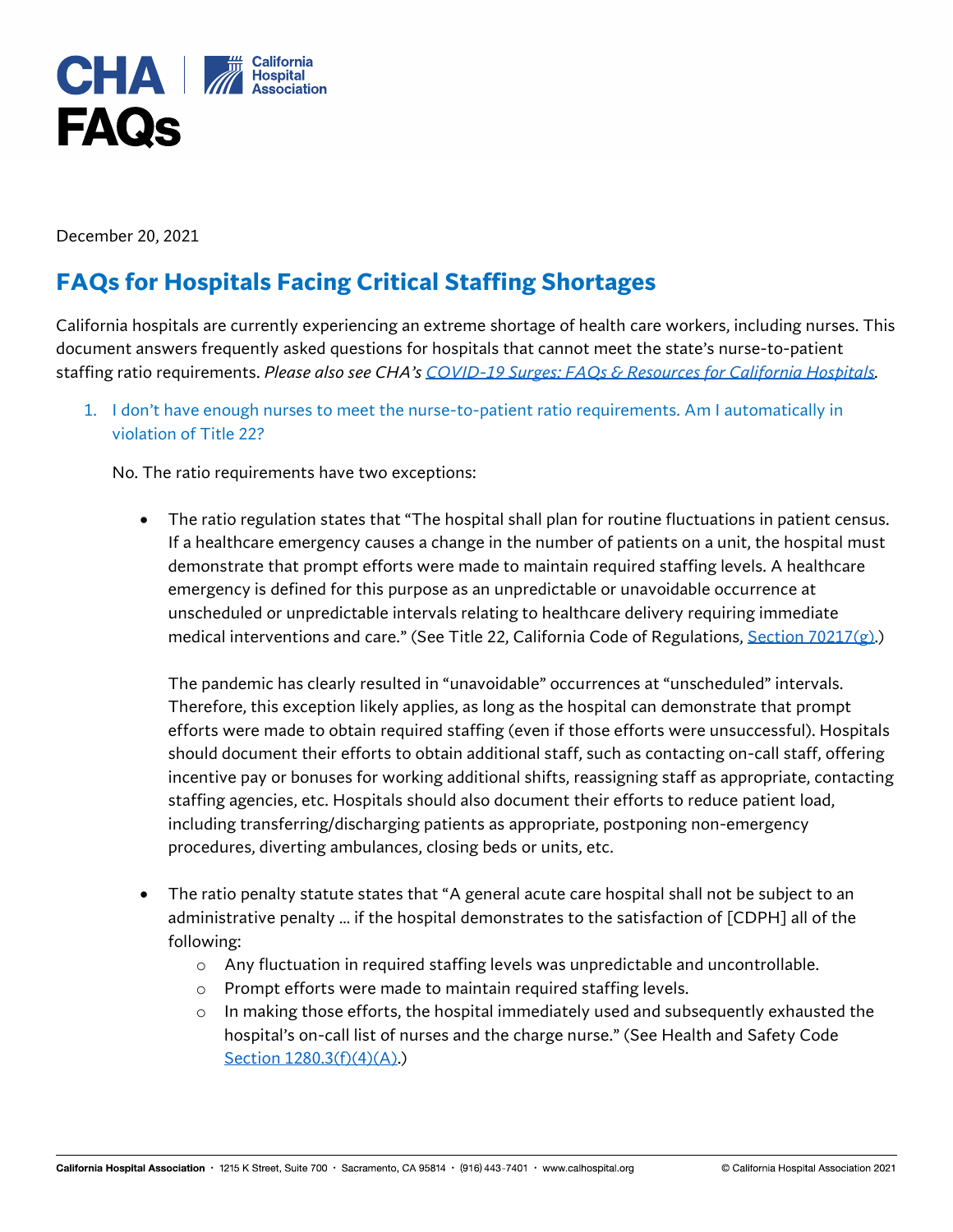## FAQs for Hospitals Facing Critical Staffing Shortages 2

Some hospitals have found that, to provide the best patient care in surge situations, they should not reassign their "charge nurses" to work in ratio — these staff are needed to continually assess the "big picture" and perform important tasks such as evaluating and assigning patients, coordinating care, overseeing and assisting less experienced or very busy nurses, helping to make discharge/transfer decisions, and the like. Note that there is no definition of "charge nurse" in the law, and hospitals are not required by law to have a position called "charge nurse." Hospitals may wish to consider using a different title for nurses with the responsibilities noted above, to the extent consistent with their labor agreements, if any.

## 2. Do only RNs "count" for purposes of meeting the ratio requirements?

No. Licensed vocational nurses (LVNs) may be counted to meet the ratio requirements. LVNs may constitute up to 50% of the nurses assigned to patient care on any unit, unless RNs are required pursuant to the hospital's patient classification system. However, only RNs can be assigned to the newborn ICU, ED triage, or critical trauma patients. Psychiatric technicians may also be counted in the ratio, but in psychiatric units only.

Hospitals are reminded that nurse administrators, nurse supervisors, nurse managers, and charge nurses may be included in the calculation of the nurse-to-patient ratio if those nurses are providing direct patient care. When engaged in activities other than direct patient care, these nurses may not be included in the calculation of the ratio.

## 3. Am I required to notify the California Department of Public Health (CDPH) when I am out of ratio?

Not necessarily. There is no specific requirement for hospitals to notify CDPH when they cannot meet the nurse-to-patient ratio requirements. However, CDPH has stated in [All Facilities Letter \(AFL\) 20-46.3](https://www.cdph.ca.gov/Programs/CHCQ/LCP/Pages/AFL-20-46.aspx) that a hospital experiencing a "sudden spike in staff absenteeism or attrition creating an urgent staffing shortage" must report this as an unusual occurrence to the CDPH district office. CDPH has not provided any clarification about how it defines "sudden spike." In addition, it's important to note that the AFL does not apply when a hospital experiences a surge of patients — it applies only when there is a sudden increase in staff absences.

The Title 22 "unusual occurrence" reporting requirement states that reports must be made as soon as reasonably practicable by telephone to CDPH and to the local health officer. The AFL does not specify reporting by telephone, but rather is silent on the method. Given that these Title 22 regulations are dated, it is possible that CDPH will consider an email notification to the CDPH district office and the local health officer to be sufficient. The AFL further clarifies that the report must be made as soon as practical within 24 hours. The hospital must furnish other pertinent information related to the occurrence as requested by the local health officer or CDPH. (See Title 22, California Code of Regulations, Sections [70737](https://govt.westlaw.com/calregs/Document/I1DACB150FB1711DEACA9F33E9EE53480?viewType=FullText&listSource=Search&originationContext=Search+Result&transitionType=SearchItem&contextData=(sc.Search)&navigationPath=Search%2fv1%2fresults%2fnavigation%2fi0ad62d340000017bd60c959473a623a3%3fppcid%3d7e8092959dad4925b10e87f982926db3%26Nav%3dREGULATION_PUBLICVIEW%26fragmentIdentifier%3dI1DACB150FB1711DEACA9F33E9EE53480%26startIndex%3d1%26transitionType%3dSearchItem%26contextData%3d%2528sc.Default%2529%26originationContext%3dSearch%2520Result&list=REGULATION_PUBLICVIEW&rank=1&t_T1=22&t_T2=70737&t_S1=CA+ADC+s) (general acute care hospitals) and [71535](https://govt.westlaw.com/calregs/Document/I465C5790FB1711DEACA9F33E9EE53480?viewType=FullText&listSource=Search&originationContext=Search+Result&transitionType=SearchItem&contextData=(sc.Search)&navigationPath=Search%2fv1%2fresults%2fnavigation%2fi0ad62d330000017bd60d1f69f489ca2b%3fppcid%3da3b374d100ee48d1af816ae68e4f163b%26Nav%3dREGULATION_PUBLICVIEW%26fragmentIdentifier%3dI465C5790FB1711DEACA9F33E9EE53480%26startIndex%3d1%26transitionType%3dSearchItem%26contextData%3d%2528sc.Default%2529%26originationContext%3dSearch%2520Result&list=REGULATION_PUBLICVIEW&rank=1&t_T1=22&t_T2=71535&t_S1=CA+ADC+s) (acute psychiatric hospitals).)

### 4. Can I get a program flex or a waiver of the nurse-to-patient ratio requirement?

The governor's executive order giving CDPH the authority during the pandemic to waive hospital licensing requirements does not allow CDPH to waive nurse-to-patient ratio requirements unless preexisting law already gave CDPH this authority (for example, for rural hospitals). However, CDPH does have the ability to approve a program flexibility request (which is different from a waiver) for nurse-to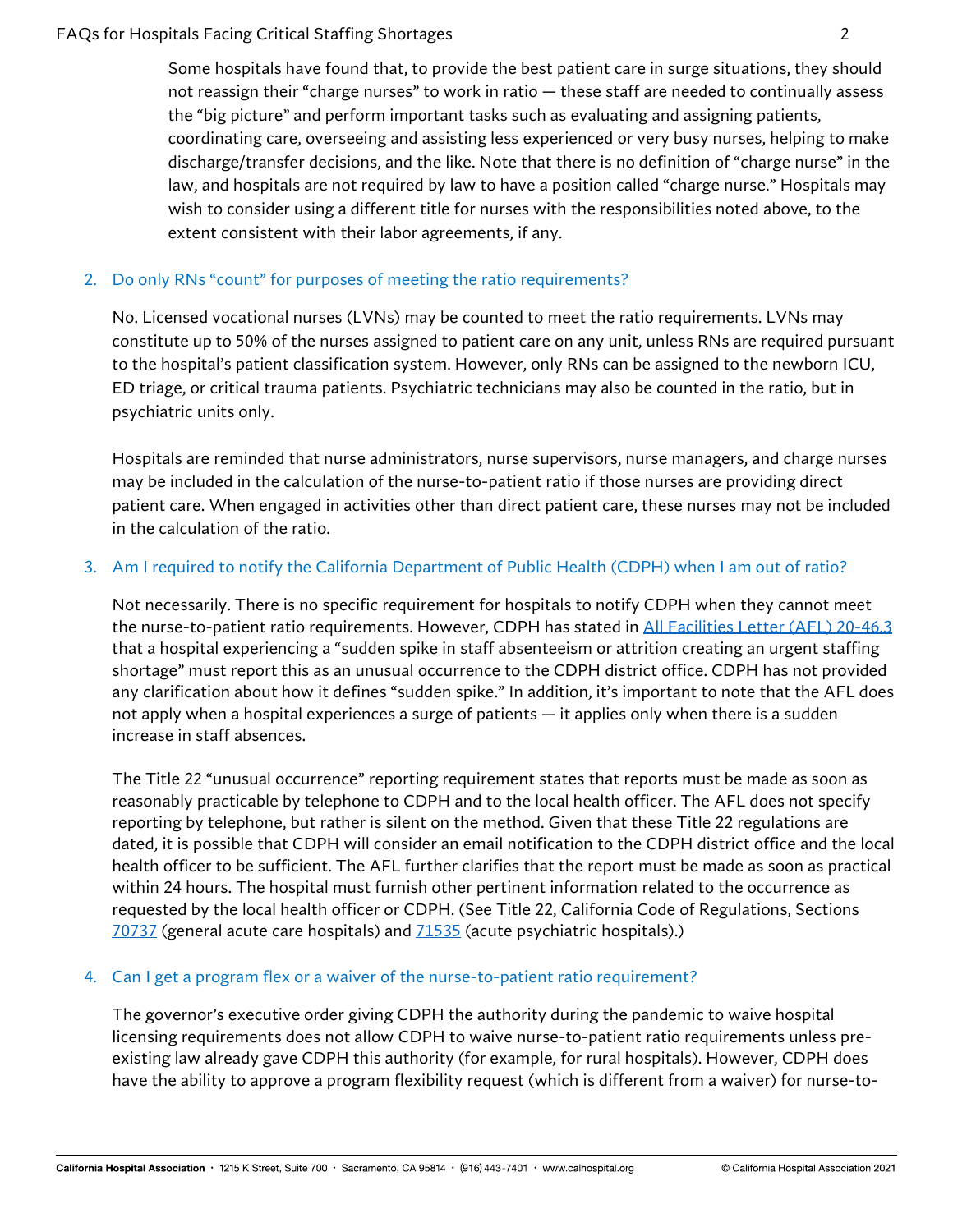patient ratio requirements in very limited circumstances, such as to allow a hospital to designate a bed(s) in a critical care unit as requiring a lower level of care (an intermediate care, step-down, telemetry, medical-surgical, specialty care, or pediatric services unit). At this time, CDPH has not, to our knowledge, approved many of these program flex requests, if any. However, CDPH is willing to consider (and has approved) requests for program flexibility for hospitals to implement team nursing models. The team nursing models that CDPH will consider do not reduce the overall number of nurses needed, but allow a hospital to team up more experienced nurses with less experienced nurses to jointly care for a group of patients. These models average the number of patients and the number of nurses to meet the numerical ratios, instead of the current requirement to specifically match each patient to an identified nurse. For example, without an approved program flex, a hospital would need two ICU-experienced nurses to care for four ICU patients. However, if a team model program flex is approved, the hospital could assign one ICU-experienced nurse and one non-ICU-experienced nurse to together care for four ICU patients. Although this model does not decrease the total number of nurses needed overall, it allows an experienced or specialized nurse to lead a team to provide the best care for patients.

A hospital seeking to implement a team nursing model must submit a **[5000a program flexibility request](https://nam02.safelinks.protection.outlook.com/?url=https%3A%2F%2Felink.clickdimensions.com%2Fc%2F6%2F%3FT%3DODg0NzgzNzQ%253AMDItYjIxMjMwLTE2ZjU4OWRkNDAyZjQzZmI5ODM4YmM1ZDVjMGNiYWVm%253AcmxlZ2FyZUBjYWxob3NwaXRhbC5vcmc%253AY29udGFjdC03NWNlNDA2OGExMTRlYjExYTgxMzAwMGQzYTM3NWE0ZC0zNDAwMGU4Mjk4MGY0NjYzYjFlNWQ5NmVkYTE4YjAzMQ%253AZmFsc2U%253AMA%253A%253AaHR0cHM6Ly93d3cuY2RwaC5jYS5nb3YvQ0RQSCUyMERvY3VtZW50JTIwTGlicmFyeS9Db250cm9sbGVkRm9ybXMvY2RwaDUwMDBhLnBkZj9fY2xkZWU9Y214bFoyRnlaVUJqWVd4b2IzTndhWFJoYkM1dmNtYyUzZCZyZWNpcGllbnRpZD1jb250YWN0LTc1Y2U0MDY4YTExNGViMTFhODEzMDAwZDNhMzc1YTRkLTM0MDAwZTgyOTgwZjQ2NjNiMWU1ZDk2ZWRhMThiMDMxJmVzaWQ9ZjY4ODU4NjAtNmEwMC1lYzExLTk0ZWYtMDAyMjQ4MDhiZGFk%26K%3DlF0xiWEUQJt2nK5dgIV_Yg&data=04%7C01%7Clrichardson%40calhospital.org%7C818c3e870da44dde4f0c08d962a31815%7C27a14bf02cbf48cb9e8c758653aa88df%7C1%7C0%7C637649274893867115%7CUnknown%7CTWFpbGZsb3d8eyJWIjoiMC4wLjAwMDAiLCJQIjoiV2luMzIiLCJBTiI6Ik1haWwiLCJXVCI6Mn0%3D%7C1000&sdata=y8I60VRFEQoe%2BwpWSBjA0euSRNl8IuiuEZn%2BqCuZyjU%3D&reserved=0)  [form](https://nam02.safelinks.protection.outlook.com/?url=https%3A%2F%2Felink.clickdimensions.com%2Fc%2F6%2F%3FT%3DODg0NzgzNzQ%253AMDItYjIxMjMwLTE2ZjU4OWRkNDAyZjQzZmI5ODM4YmM1ZDVjMGNiYWVm%253AcmxlZ2FyZUBjYWxob3NwaXRhbC5vcmc%253AY29udGFjdC03NWNlNDA2OGExMTRlYjExYTgxMzAwMGQzYTM3NWE0ZC0zNDAwMGU4Mjk4MGY0NjYzYjFlNWQ5NmVkYTE4YjAzMQ%253AZmFsc2U%253AMA%253A%253AaHR0cHM6Ly93d3cuY2RwaC5jYS5nb3YvQ0RQSCUyMERvY3VtZW50JTIwTGlicmFyeS9Db250cm9sbGVkRm9ybXMvY2RwaDUwMDBhLnBkZj9fY2xkZWU9Y214bFoyRnlaVUJqWVd4b2IzTndhWFJoYkM1dmNtYyUzZCZyZWNpcGllbnRpZD1jb250YWN0LTc1Y2U0MDY4YTExNGViMTFhODEzMDAwZDNhMzc1YTRkLTM0MDAwZTgyOTgwZjQ2NjNiMWU1ZDk2ZWRhMThiMDMxJmVzaWQ9ZjY4ODU4NjAtNmEwMC1lYzExLTk0ZWYtMDAyMjQ4MDhiZGFk%26K%3DlF0xiWEUQJt2nK5dgIV_Yg&data=04%7C01%7Clrichardson%40calhospital.org%7C818c3e870da44dde4f0c08d962a31815%7C27a14bf02cbf48cb9e8c758653aa88df%7C1%7C0%7C637649274893867115%7CUnknown%7CTWFpbGZsb3d8eyJWIjoiMC4wLjAwMDAiLCJQIjoiV2luMzIiLCJBTiI6Ik1haWwiLCJXVCI6Mn0%3D%7C1000&sdata=y8I60VRFEQoe%2BwpWSBjA0euSRNl8IuiuEZn%2BqCuZyjU%3D&reserved=0)** to CDPH. For the most expedient path, CDPH recommends that the hospital submit it directly via email to [CentralizedProgramFlex@cdph.ca.gov.](mailto:CentralizedProgramFlex@cdph.ca.gov) The flex request must explain how the hospital proposes to staff the units for which it is requesting a flex. For example, if the hospital plans to team up staff to care for a group of patients, the hospital must indicate the unit(s) that will utilize a team nursing model, the number of staff on each team, their licensure types (RN or LVN), and the number of patients for whom the team will care.

The hospital must also explain, for each unit, the responsibilities/tasks each nurse on the team will perform. For example, let's say an ICU-experienced nurse (who we will call the "primary" nurse) will be teamed with a med/surg-experienced nurse (who we will call the "secondary" nurse) to care for four ICU patients. The hospital might explain that the primary nurse will conduct critical care patient assessment; identify nursing diagnosis' perform ventilator care according to unit guidelines; administer all critical medications; and document the patient assessment, nursing diagnosis, care planning, and patient education. The hospital might state that the secondary nurse will conduct patient assessment based on level of competency in collaboration with the primary nurse; perform tasks assigned by the primary nurse based on level of competency; provide ventilator management only if competent to manage stable/chronic vented patients; administer non-critical medications; and document assessment, care planning, and patient education based on level of competency.

Note that this is just one example of a plan that was approved by CDPH — other plans may also be acceptable. We describe this plan to help hospitals understand the level of detail CDPH is looking for, not to suggest that this way of dividing tasks is required. It is not enough to simply ask for a "team nursing" waiver and not provide any details. Specific information must be provided to CDPH so it can evaluate the details of the proposed staffing model.

CDPH may ask hospitals requesting a program flex to describe the actions they have taken to try to increase staffing. This could include paying overtime or other incentives for staff to accept additional shifts, filling unfilled positions as much as possible, discharging patients as appropriate, rescheduling nonemergent surgeries, diverting ambulance traffic, etc. In addition, CDPH expects hospitals to try to obtain temporary staffing from the hospital's usual vendors, as well as from certain staffing agencies with which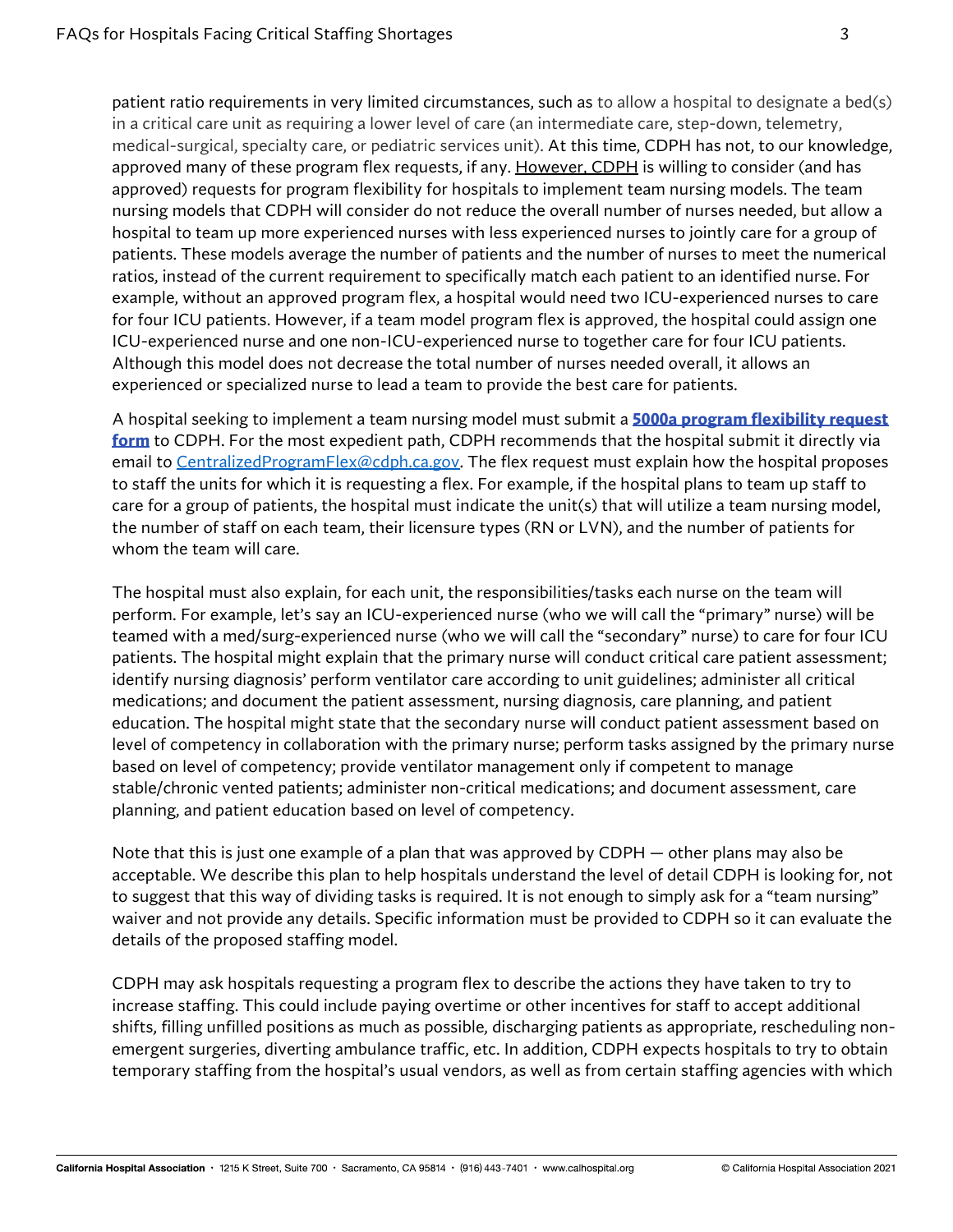CDPH and the state of California have worked. The state has reported that **[these agencies](https://nam02.safelinks.protection.outlook.com/?url=https%3A%2F%2Felink.clickdimensions.com%2Fc%2F6%2F%3FT%3DODg0NzgzNzQ%253AMDItYjIxMjI5LWM5N2Q1YzAzYmEzYTQ1MzhiYWZkM2YyNjZmOGU3NjVi%253AcmxlZ2FyZUBjYWxob3NwaXRhbC5vcmc%253AY29udGFjdC03NWNlNDA2OGExMTRlYjExYTgxMzAwMGQzYTM3NWE0ZC0xOGVlZTE1MTY0NDY0MTc0OTViMTY5OWNhNGMxNmUwYg%253AZmFsc2U%253AOQ%253A%253AaHR0cHM6Ly9jYWxob3NwaXRhbC5vcmcvd3AtY29udGVudC91cGxvYWRzLzIwMjEvMDgvU3RhZmZpbmctQWdlbmNpZXMucGRmP19jbGRlZT1jbXhsWjJGeVpVQmpZV3hvYjNOd2FYUmhiQzV2Y21jJTNkJnJlY2lwaWVudGlkPWNvbnRhY3QtNzVjZTQwNjhhMTE0ZWIxMWE4MTMwMDBkM2EzNzVhNGQtMThlZWUxNTE2NDQ2NDE3NDk1YjE2OTljYTRjMTZlMGImZXNpZD1mZmU3OGFiZS1lNWZlLWViMTEtOTRlZi0wMDIyNDgwOGJkYWQ%26K%3DdMvS7sC9-QCfjKVGcV1H-A&data=04%7C01%7Clrichardson%40calhospital.org%7C04cc0f54387249021aad08d961ac99b9%7C27a14bf02cbf48cb9e8c758653aa88df%7C1%7C0%7C637648216249488637%7CUnknown%7CTWFpbGZsb3d8eyJWIjoiMC4wLjAwMDAiLCJQIjoiV2luMzIiLCJBTiI6Ik1haWwiLCJXVCI6Mn0%3D%7C1000&sdata=ThxRedIfEw5pmnn%2BGJrVqQaD9e8ale%2B60Pf85eOaviA%3D&reserved=0)** have displayed a high standard of responsiveness, deployment speed, and clinical competency of their staff.

Finally, CDPH has stated that it requires hospitals requesting program flexibility related to the nurse-topatient ratio law to request staffing from thei[r Medical Health Operational Area Coordinator \(MHOAC\).](https://emsa.ca.gov/medical-health-operational-area-coordinator/) The state continues to contract directly with staffing agencies and may be able to provide your hospital with staff. These would be provided through a Memorandum of Understanding, under which the state provides the staff and the hospital reimburses the state for the cost of the staff.

**The hospital must do this even if the MHOAC has already responded to the hospital that it has no staffing to deploy.** CDPH wants the request entered into the Salesforce system, which is a tool used by CDPH to provide a line of sight into all resource requests from MHOACs, including hospital staffing needs statewide. Some MHOACs do not realize that CDPH has adopted this requirement — your hospital may need to educate them in this regard.

As a reminder, a hospital that utilizes a team nursing model for three consecutive days is required by the [State Public Health Officer Order of Aug. 16, 2021](https://www.cdph.ca.gov/Programs/CID/DCDC/Pages/COVID-19/Order-of-the-State-Public-Health-Officer-Hospital-and-Health-Care-System-Surge.aspx) to immediately notify all of the following in writing:

- The Medical and Health Operational Area Coordinator (MHOAC)
- The local public health officer
- The CDPH district office. Although the CDPH Centralized Program Flexibility Unit is supposed to notify the district office of approved team nursing flexes, the hospital should make this notification also.

CDPH has stated that it is not currently willing to approve program flexibility requests or waivers for the numerical nurse-to-patient staffing ratios. CHA continues to advocate for greater flexibility for hospitals to utilize their staffing as needed to provide the best care possible for patients during the pandemic.

### 5. Can student nurses or unlicensed persons provide care for patients?

Yes. The Board of Registered Nursing (BRN) [affirmed](https://www.rn.ca.gov/pdfs/forms/covid_news_release.pdf) that during a pandemic, state law allows nursing services to be provided by unlicensed persons, including student nurses. In addition, the BRN developed a [chart showing the types of](https://www.rn.ca.gov/pdfs/forms/emergency_care_matrix.pdf) services a student nurse is likely able to competently provide depending on the coursework completed by the student nurse. The BRN also:

- Modified [certain requirements](https://www.dca.ca.gov/licensees/clinical_hours.pdf) for clinical training sites and for nursing students related to the number of hours needed of direct patient care experience [\(expires Dec. 31, 2021\)](https://www.dca.ca.gov/licensees/dca_21_182.pdf)
- Modified [certain nursing preceptorship requirements](https://www.dca.ca.gov/licensees/nurse_preceptorship_requirements.pdf) and restrictions on nursing student clinical training [\(expires Dec. 31, 2021\)](https://www.dca.ca.gov/licensees/dca_21_183.pdf)

The flexibilities in the two waivers set to expire on Dec. 31 have been replaced by the language included in [Assembly Bill 2288](https://leginfo.legislature.ca.gov/faces/billNavClient.xhtml?bill_id=201920200AB2288) (Stats. 2020, Ch. 282).

Although student nurses and unlicensed persons may provide care for patients, they may not be counted as nurses for purposes of meeting the nurse-to-patient ratio requirement.

6. Can I request nurses or other staff from the state?